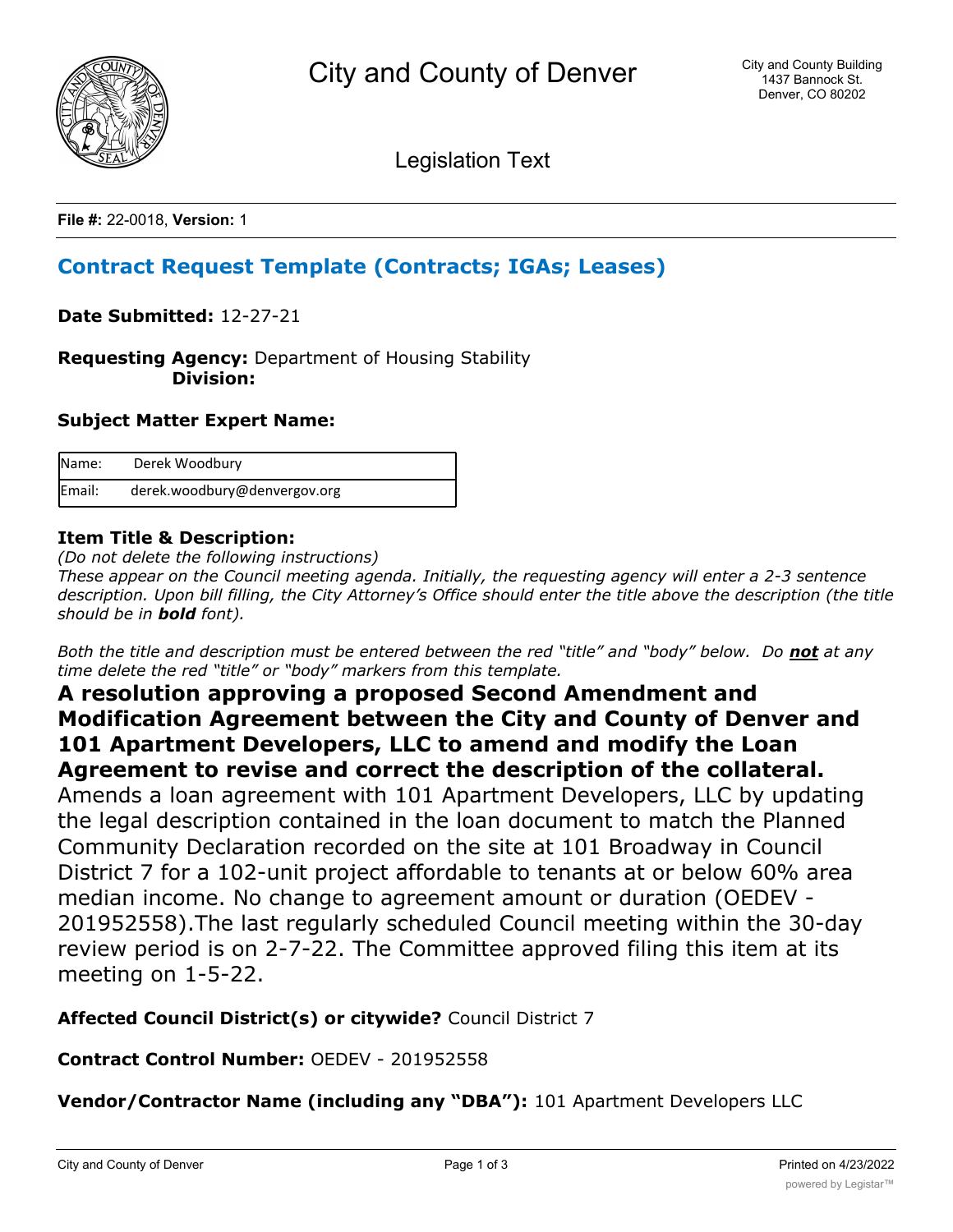## **Type and Scope of services to be performed:**

**Executive Summary**

- 1. Change the legal description of our loan security as it is described in our loan documents.
	- The existing legal description contained in our loan documents is shown below:

PARCEL 1:

THAT PART OF LOTS 4 TO 6, BLOCK 13, BROADWAY TERRACE, DESCRIBED AS FOLLOWS: BEGINNING AT THE NORTHEAST CORNER OF SAID LOT 4, THENCE WEST ALONG THE NORTH LINE OF SAID LOT 4, A DISTANCE OF 92 FEET TO A POINT; THENCE SOUTH ACROSS SAID LOTS 4 TO 6 TO A POINT ON THE NORTH LINE OF WEST FIRST AVENUE; THENCE EAST ALONG SAID NORTH LINE A DISTANCE OF 46 FEET; THENCE NORTH A DISTANCE OF 120 FEET; THENCE EAST A DISTANCE OF 46 FEET TO A POINT ON THE WEST LINE OF ALLEY IN SAID BLOCK 13; THENCE NORTH ALONG SAID WEST LINE OF ALLEY TO THE POINT OF BEGINNING; EXCEPT THAT PORTION THEREOF DESCRIBED IN DEED RECORDED JUNE 26, 1920 IN BOOK 2668 AT PAGE 335, CITY AND COUNTY OF DENVER, STATE OF COLORADO.

PARCEL 2:

THE EAST 46 FEET OF LOTS 5 AND 6 AND OF THE SOUTH 35 FEET OF LOT 4, BLOCK 13, BROADWAY TERRACE, CITY AND COUNTY OF DENVER, STATE OF COLORADO.

PARCEL 3:

LOTS 15 AND 16 AND THE SOUTH 16.24 FEET OF LOT 17, BLOCK 13, BROADWAY TERRACE, CITY AND COUNTY OF DENVER, STATE OF COLORADO.

also known and numbered as 21 W. 1<sup>st</sup> Ave., 35 W. 1<sup>st</sup> Ave., and 45 W. 1<sup>st</sup> Ave., Denver, Colorado;

· The new legal description that our loan documents will be updated with is shown below:

Building Units 1 and 2 and the Land Unit, 101 Broadway Planned Community, according to the Planned Community Declaration recorded March 1, 2019, in the records of the Clerk and Recorder of the City and County of Denver, Colorado, at Reception No. 2019024295, and the Planned Community Map for 101 Broadway Planned Community recorded March 1, 2019, in such records at Reception No. 2019024296, as the same may be amended and supplemented from time to time as permitted under such Declaration.

#### **Location (if applicable):**

## **WBE/MBE/DBE goals that were applied, if applicable (construction, design, Airport concession contracts):**

**Are WBE/MBE/DBE goals met (if applicable)?**

**Is the contract new/a renewal/extension or amendment?**

**Was this contractor selected by competitive process or sole source?**

#### **For New contracts**

**Term of initial contract:**

**Options for Renewal:**

```
How many renewals (i.e. up to 2 renewals)?
Term of any renewals (i.e. 1 year each):
```
**Cost of initial contract term:**